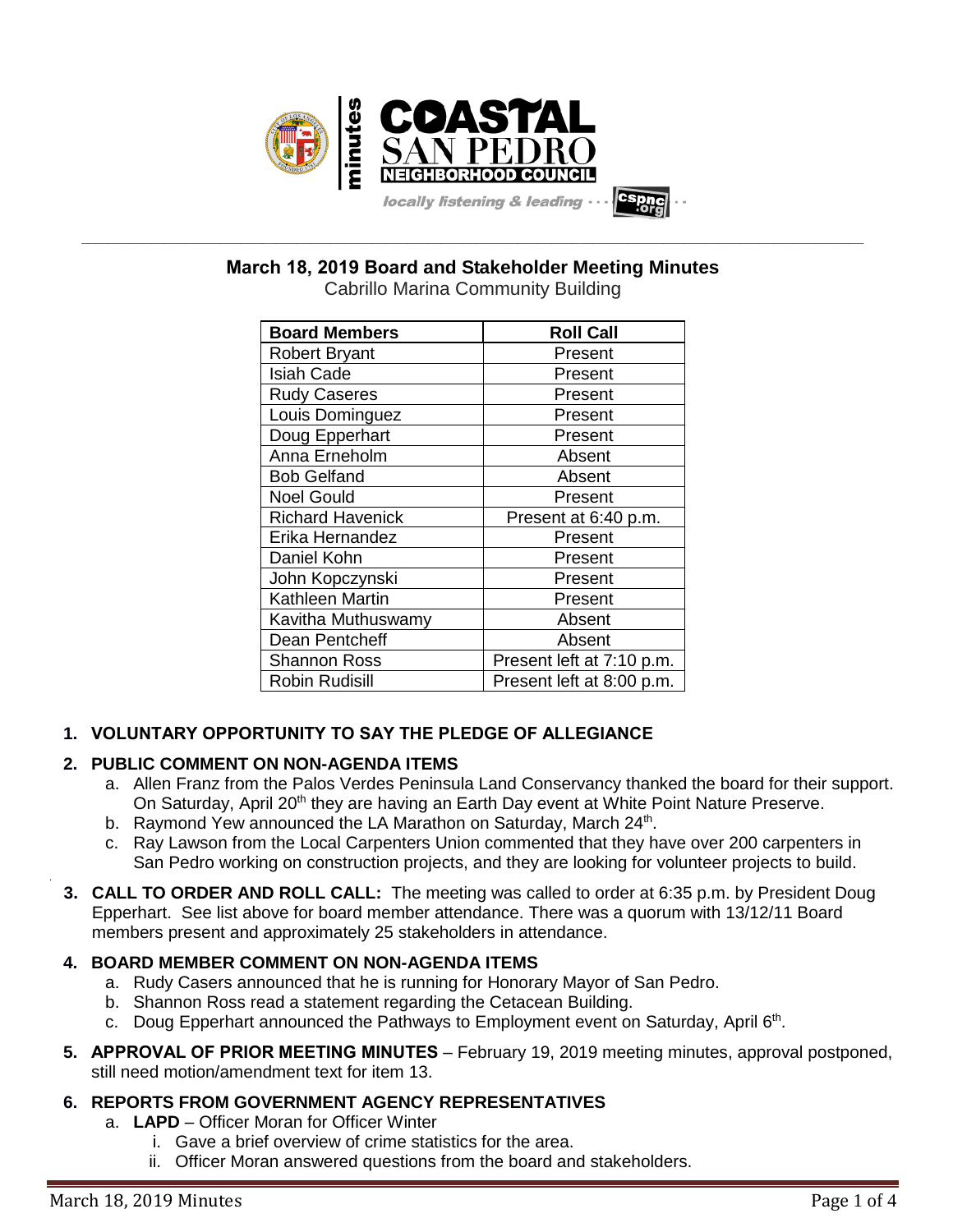## b. **Councilman Joe Buscaino** – San Pedro Field Deputy Ryan Ferguson

- i. Mr. Ferguson provided a written report which included some of the following.
	- I. The Ponte Vista project has experienced delays due to rain.
	- II. The Elks Lodge Rebuild project has also had delays due to rain.
	- III. The Harborview Cemetery construction and refurbishment has begun.
- ii. Mr. Ferguson answered questions from the board and stakeholders.
- c. **Congresswoman Nanette Barrigan** Policy Assistant, Gary Hardie, Jr.
	- i. Announced that on Wednesday, March  $20<sup>th</sup>$  they are holding a town hall at the Port of Los Angeles Boys and Girls Club at 6:30 p.m.
- d. **Port of Los Angeles** Augie Bezmalinovich
	- i. On Thursday, March  $21^{st}$ , at 9:00 a.m. the Board of Harbor Commissioners is holding a public hearing on Level 1 Coastal Development Permit 18-25: APM Terminals – Landside Infrastructure to Operate Battery-Electric Powered Equipment.
	- ii. On Tuesday, April  $2^{nd}$  and Wednesday, April  $3^{rd}$  they are holding workshops for their annual grant program.
	- iii. Diane Middleton was appointed to fill the vacant commissioner seat.
	- iv. Mr. Bezmalinovich answered questions from the board and stakeholders.
- e. **Department of Neighborhood Empowerment (DONE)** Obiamaka Ude, Neighborhood Council Advocate
	- i. There are only 10 candidates so far registered for the June  $8<sup>th</sup>$  Coastal San Pedro Neighborhood Council election.
	- ii. Save the date for a Homelessness Resource fair on Saturday, April  $20<sup>th</sup>$ .
	- iii. The annual Empower LA awards are on Thursday, March 28<sup>th</sup>.
	- iv. Ms. Ude answered questions from the board and stakeholders.

# **7. PRESENTATION BY MICHAEL CHAM OF THE PORT OF LOS ANGELES: PUBLIC ACCESS INVESTMENT PLAN**

- a. The public access assessment plan project was approved in 2015.
- b. The plan is for projects over 10 years.
- c. The port is committed to spend 10% of its operating income on public access projects.
- d. The port's operating income has increased in each of the first four years of the project.
- e. They are currently doing outreach to the public for input on projects. The deadline for input from the public is July 31, 2019.
- f. The full presentation can be accessed on the Port's website.
- g. Mr. Cham answered questions from the board and stakeholders.

# **8. RESOLUTION REGARDING MINIMUM YIELD OF HOUSING FOR PROPOSITION HHH INVESTMENTS** – *Homelessness Committee*

*Whereas,* the Proposition HHH spending on housing to date and as planned would result in significantly less housing for people experiencing homelessness than expected,

*Therefore, be it resolved* the Coastal San Pedro Neighborhood Council requests the Council District 15 and Mayor's Office to require: (1) the establishment of a group of knowledgeable persons responsible to define the minimum yield of housing units per \$100,000 invested; and (2) that all future housing funded through Proposition HHH meet the minimum yield established.

Motion from committee passed with 12 yes (Bryant, Cade, Caseres, Dominguez, Epprhart, Gould, Havenick, Hernandez, Kohn, Kopczynski, Martin, and Rudisill), 0 no, 0 abstention, and 1 left meeting early (Ross).

# **9. RESOLUTION SUPPORTING ESTABLISHMENT OF A PUBLIC ORCHARD AND FOOD FOREST**

*Coastline and Parks Committee and Planning* and *Transportation Committee*

*Whereas* streets make up about 15% of the land in the City of Los Angeles and are our largest public asset, forming and reflecting the character of our neighborhoods;

*Whereas* Mayor Garcetti's Great Streets Initiative takes advantage of our streets as an underutilized asset to support thriving neighborhoods and works with neighborhood stakeholders to develop and build upon a vision for streets in various communities; *Whereas* the Great Streets Initiative is actively working through the awarding of challenge grants to develop community partnerships and receive targeted city services to activate streets as public spaces;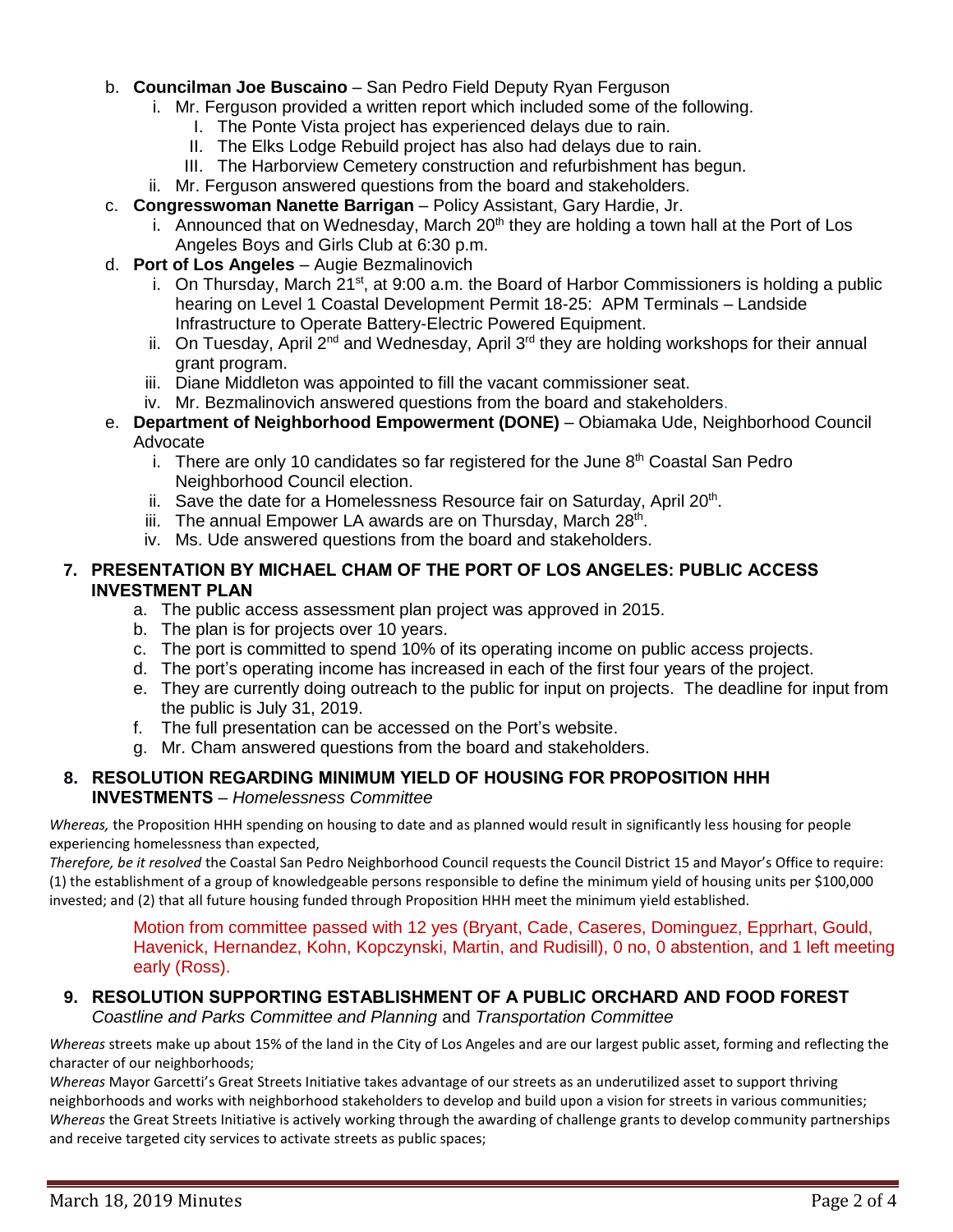*Whereas* the Coastal San Pedro Neighborhood Council supports the goals of the Great Streets Initiative which include enhancing neighborhood character, developing greater community engagement and improving environmental resilience and sustainability; *Whereas* Green Girl Farms, a San Pedro-based 501(c)3 non-profit organization, working to build a local food system in our community, has expressed interest in securing a Great Streets Initiative challenge grant to establish a community garden; *Be it resolved,* the Coastal San Pedro Neighborhood Council supports the spirit of this proposed project for a public orchard and community food forest to be located between Gulch and Beacon Streets for submission to Mayor Garcetti's Great Streets Challenge.

## Motion from committee passed with 11 yes (Cade, Caseres, Dominguez, Epprhart, Gould, Havenick, Hernandez, Kohn, Kopczynski, Martin, and Rudisill), 0 no, 0 abstention, 1 out of room (Bryant), and 1 left meeting early (Ross).

# **10. RESOLUTION RECOMMENDING TRASH CANS IN SUNKEN CITY** – *Sunken City* ad hoc *Committee*

*Resolved,* the Coastal San Pedro Neighborhood Council recommends that the Department of Recreation and Parks place approximately five trash cans within the fenced area of Sunken City.

> Motion from committee passed with 10 yes (Cade, Dominguez, Epprhart, Gould, Havenick, Hernandez, Kohn, Kopczynski, Martin, and Rudisill), 1 (Caseres) no, 0 abstention, 1 out of room (Bryant), and 1 left meeting early (Ross).

## **11. MOTION REGARDING TRAFFIC CALMING MEASURES IN THE VICINITY OF THE PASEO DEL MAR LANDSLIDE**

*Whereas,* the San Pedro Community Plan has a goal that "Residential Neighborhoods are protected from the intrusion of cut-through traffic, with emphasis on safety and quality of life";

*Whereas* Policy M8.1 of the San Pedro Community Plan states support for "traffic calming measures and parking management for local and collector streets where a demonstrated need exists and with active community involvement";

*Whereas* Mobility Program P111 states that the Los Angeles Department of Transportation (LADOT) is responsible for "Traffic Calming" to protect lower density residential areas from the intrusion of through traffic by implementing neighborhood traffic management programs which include the control and reduction of speeding and measures to reduce traffic volume on local streets; *Whereas* LADOT utilizes "Residential Neighborhood Protection Plans" to reduce traffic intrusion and spillover parking into residential areas and develops procedures to handle complaints and work with neighborhoods to develop these protection plans; *Whereas,* the extended closure of Paseo del Mar has significantly exacerbated cut-through traffic on neighborhood streets surrounding the Paseo del Mar road closure, causing significantly increased traffic volume as well as traffic speed, resulting in an increase of accidents and risk of accidents including significant risk to pedestrians, causing a greater need for street repairs due to sink holes and other damage from increased volume and heavier vehicles such as emergency vehicles, trucks and buses; *Be it resolved,* the Coastal San Pedro Neighborhood Council (CSPNC) recommends that the Los Angeles Department of Transportation, in cooperation with neighborhood residents and CSPNC, immediately reevaluate the implementation of appropriate traffic calming measures in this neighborhood, including (but not limited to) S Alma St., Almeria St., S Leland St., Barbara St., S Walker Ave., S Patton Ave., W Hamilton Ave., W 27th St., W 37th St., W 36th St. and W 34th St.; and

*Further resolved,* that Los Angeles Unified School District re-route their school buses from using the narrow streets in this neighborhood and only access the school via Gaffey St., as originally promised in prior community meetings.

#### Motion by **Richard Havenick** to approve the motion above, second by **Daniel Kohn**, and passed with 12 yes (Bryant, Cade, Caseres, Dominguez, Epprhart, Gould, Havenick, Hernandez, Kohn, Kopczynski, Martin, and Rudisill), 0 no, 0 abstention, and 1 left meeting early (Ross).

## **12. COMMITTEE REPORTS**

- a. Budget & Finance Committee Chair Bob Bryant No new information
- b. Communications Committee Chair Shannon Ross Not present
- c. Emergency Preparedness and Public Safety Committee Chair Bob Gelfand Not present
- d. Parks and Coastline Committee Chair Noel Gould No new information
- e. Sunken City Ad Hoc Committee Chair Noel Gould No new information
- f. Environment and Sustainability Committee Chair Anna Erneholm Not present
- g. Rules & Bylaws Chair Dean Pentcheff No new information
- h. Homelessness Committee Chair Kathleen Martin No new information
- i. Port Committee Chair Louis Dominguez No new information
- j. Planning and Transportation Chair Robin Rudisill
	- i. At the February 20<sup>th</sup> Joint Planning and Land Use Committee meeting some of the following items were discussed: Ponte Vista, the Clearwater project, Waterfront connectivity, and use of Port warehouses for events